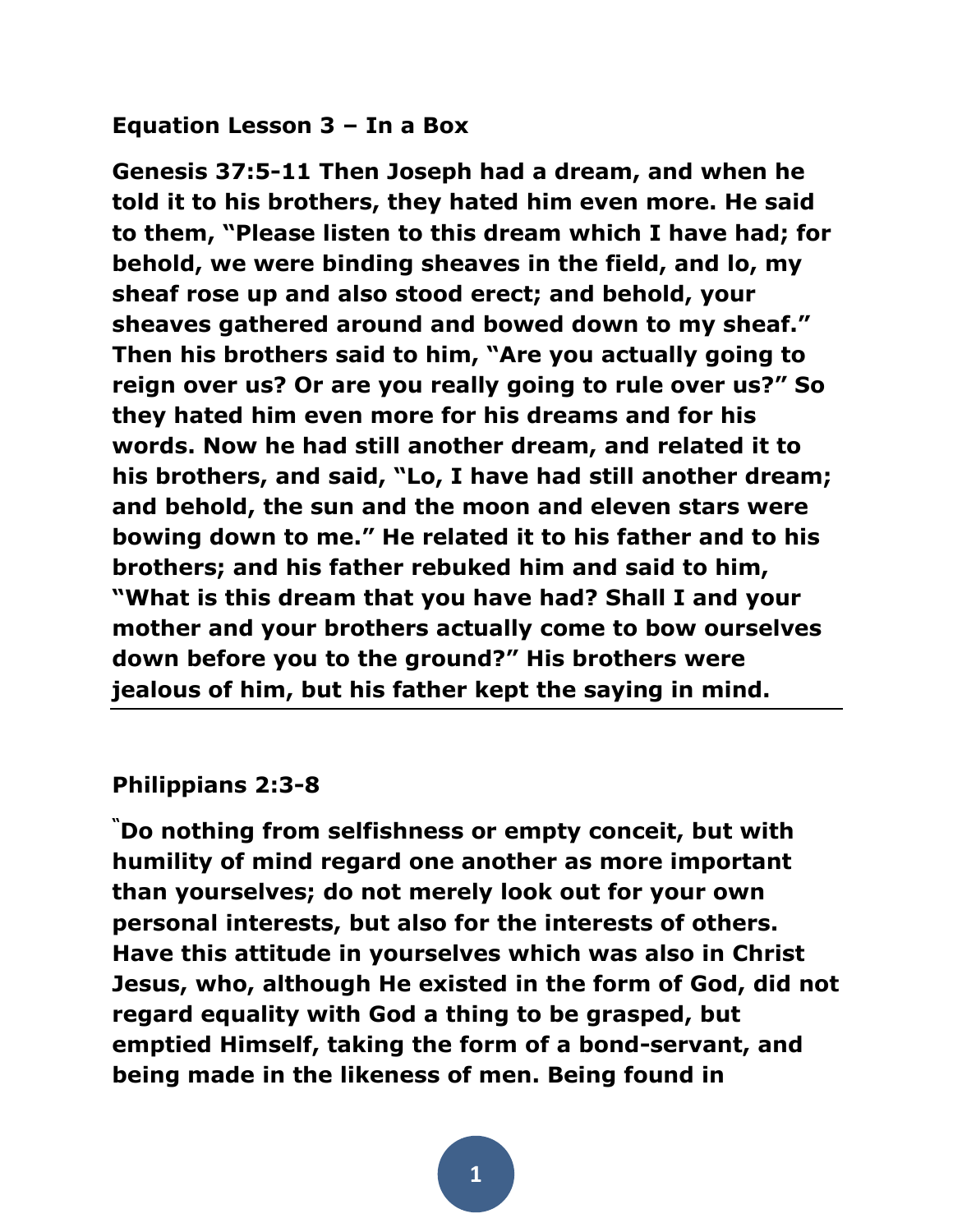**appearance as a man, He humbled Himself by becoming obedient to the point of death, even death on a cross."**

**Genesis 37:12-17 Then his brothers went to pasture their father's flock in Shechem. Israel said to Joseph, "Are not your brothers pasturing the flock in Shechem? Come, and I will send you to them." And he said to him, "I will go." Then he said to him, "Go now and see about the welfare of your brothers and the welfare of the flock, and bring word back to me." So he sent him from the valley of Hebron, and he came to Shechem. A man found him, and behold, he was wandering in the field; and the man asked him, "What are you looking for?" He said, "I am looking for my brothers; please tell me where they are pasturing the flock." Then the man said, "They have moved from here; for I heard them say, 'Let us go to Dothan.' " So Joseph went after his brothers and found them at Dothan.** 

**Genesis 37:18-22 When they saw him from a distance and before he came close to them, they plotted against him to put him to death. They said to one another, "Here comes this dreamer! "Now then, come and let us kill him and throw him into one of the pits; and we will say, 'A wild beast devoured him.' Then let us see what will become of his dreams!" But Reuben heard this and rescued him out of their hands and said, "Let us not take his life." Reuben further said to them, "Shed no blood. Throw him into this pit that is in the wilderness, but do not lay hands on him" that he might rescue him out of their hands, to restore him to his father.**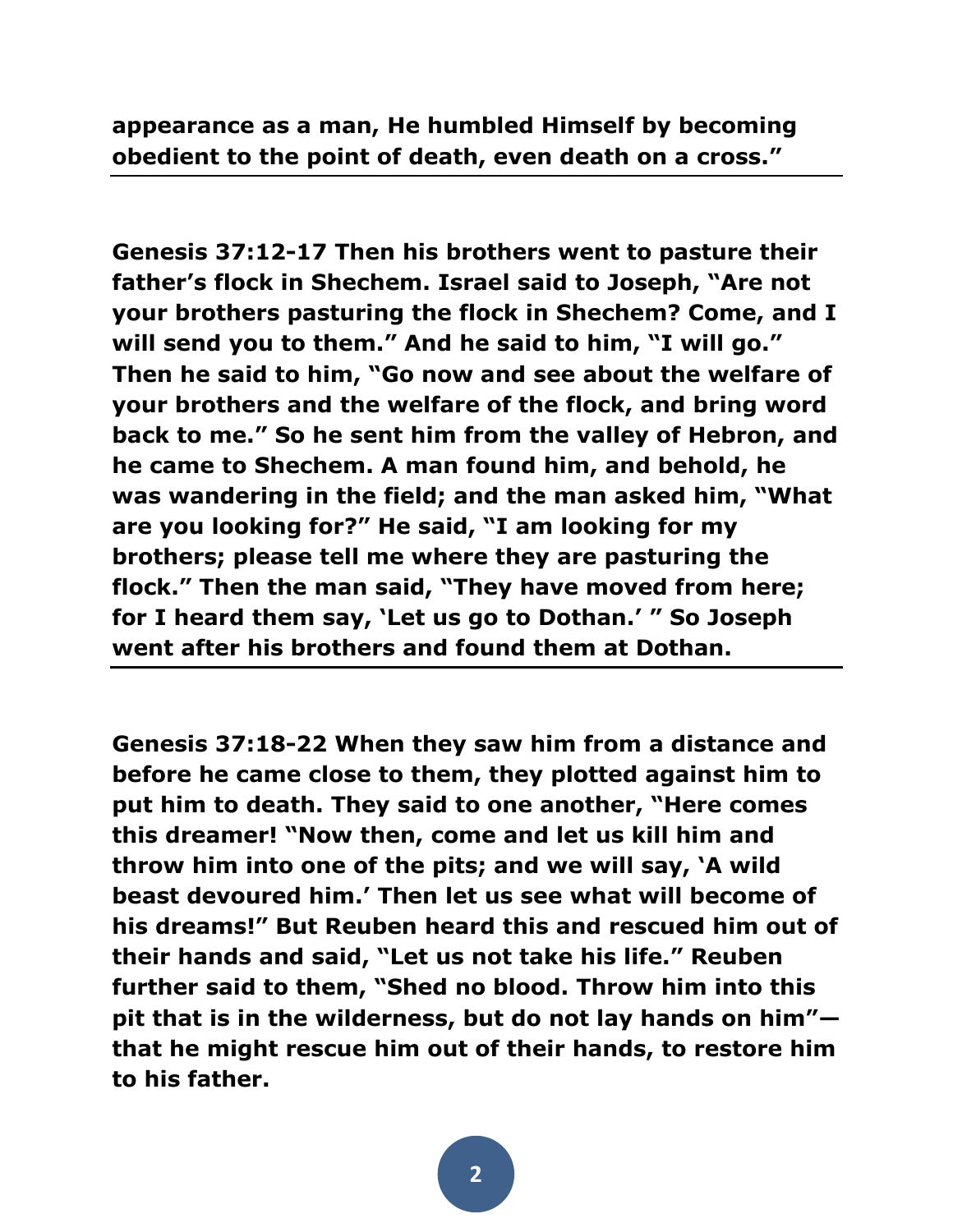**Genesis 37:23 So it came about, when Joseph reached his brothers, that they stripped Joseph of his tunic, the varicolored tunic that was on him; and they took him and threw him into the pit. Now the pit was empty, without any water in it. Then they sat down to eat a meal. And as they raised their eyes and looked, behold, a caravan of Ishmaelites was coming from Gilead, with their camels bearing aromatic gum and balm and myrrh, on their way to bring them down to Egypt. Judah said to his brothers, "What profit is it for us to kill our brother and cover up his blood? "Come and let us sell him to the Ishmaelites and not lay our hands on him, for he is our brother, our own flesh." And his brothers listened to him. Then some Midianite traders passed by, so they pulled him up and lifted Joseph out of the pit, and sold him to the Ishmaelites for twenty shekels of silver. Thus they brought Joseph into Egypt.**

# **Psalm 32:5 (AMP)**

**5 I acknowledged my sin to You, and my iniquity I did not hide. I said, I will confess my transgressions to the Lord [continually unfolding the past till all is told]—then You [instantly] forgave me the guilt and iniquity of my sin. Selah [pause, and calmly think of that]!** 

## **Philippians 4:8 (AMP)**

**<sup>8</sup>For the rest, brethren, whatever is true, whatever is worthy of reverence and is honorable and seemly, whatever is just, whatever is pure, whatever is lovely and**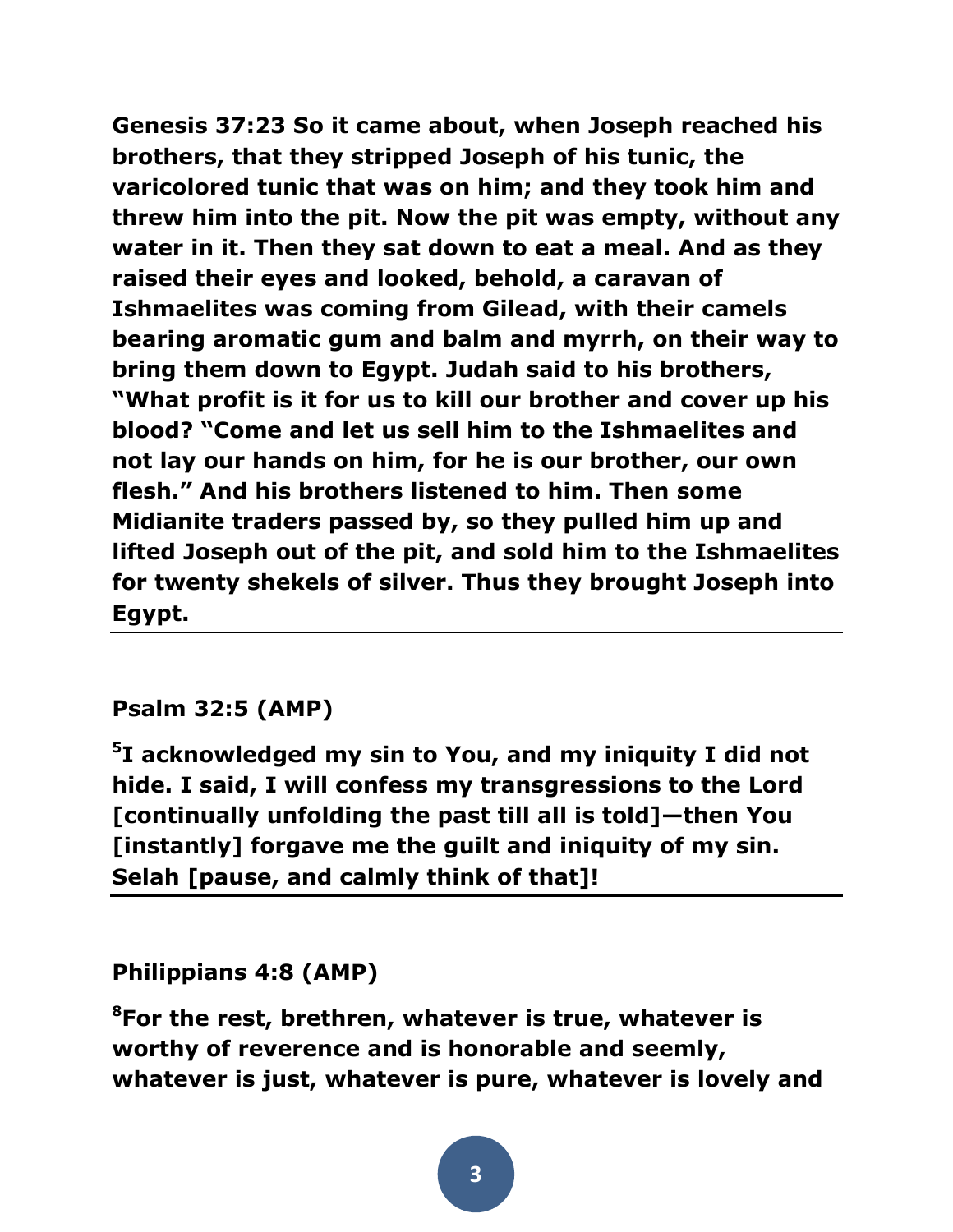**lovable, whatever is kind and winsome and gracious, if there is any virtue and excellence, if there is anything worthy of praise, think on and weigh and take account of these things [fix your minds on them].** 

**MAX LUCADO: Two types of voices command your attention today. Negative ones fill your mind with doubt, bitterness, and fear. Positive ones purvey hope and strength. Which one will you choose to heed?**

**Genesis 37:29-33 Now Reuben returned to the pit, and behold, Joseph was not in the pit; so he tore his garments. He returned to his brothers and said, "The boy is not there; as for me, where am I to go?" So they took Joseph's tunic, and slaughtered a male goat and dipped the tunic in the blood; and they sent the varicolored tunic and brought it to their father and said, "We found this; please examine it to see whether it is your son's tunic or not." Then he examined it and said, "It is my son's tunic. A wild beast has devoured him; Joseph has surely been torn to pieces!"** 

**Genesis 37:34 So Jacob tore his clothes, and put sackcloth on his loins and mourned for his son many days. Then all his sons and all his daughters arose to comfort him, but he refused to be comforted. And he said, "Surely I will go down to Sheol in mourning for my son." So his father wept for him.**